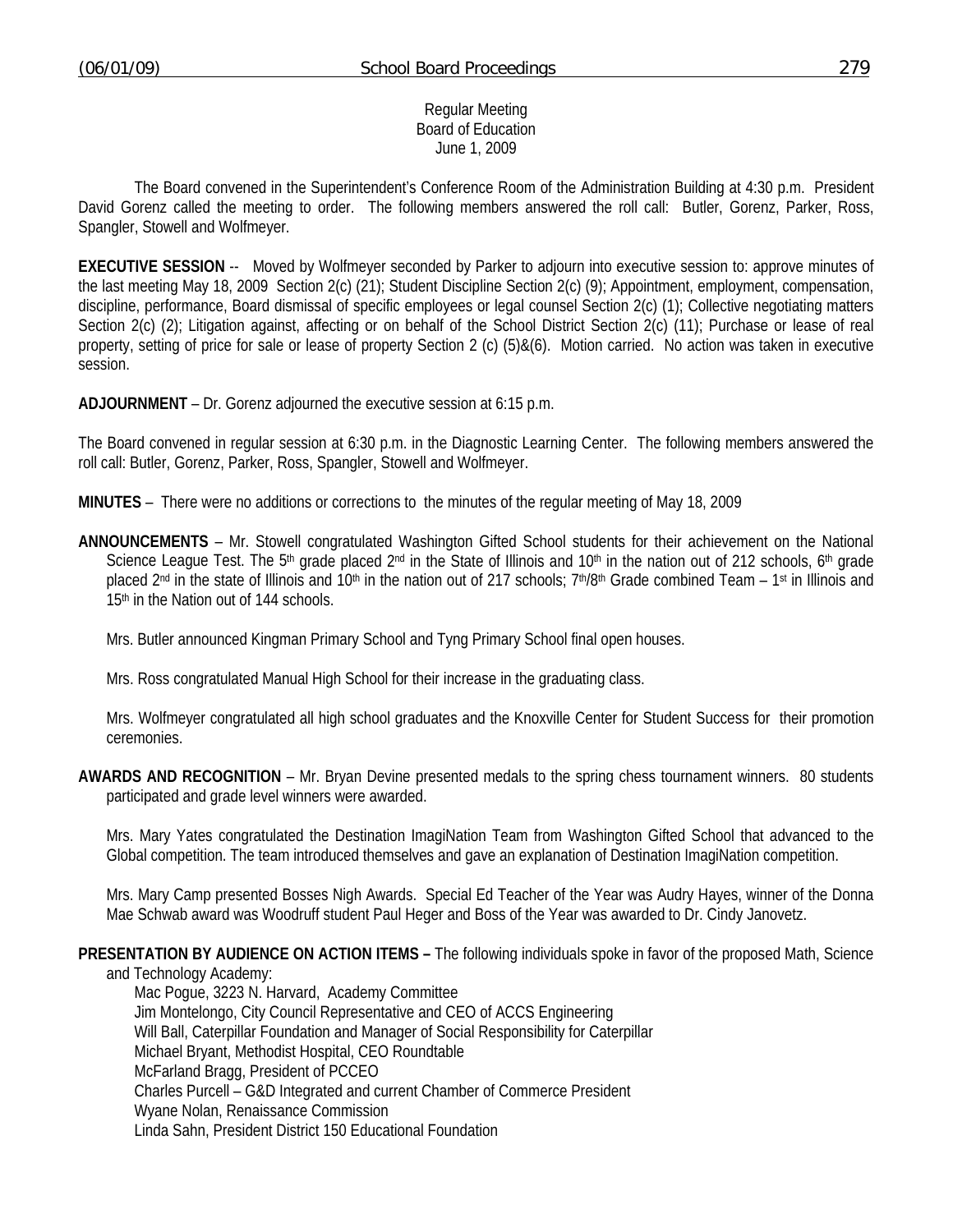Ed Barry, Architect, Farnsworth Donna Haerr, District 150 Foundation Board of Education Kyle Ham, President, Peoria Next Ken Brooke, Academy Committee

 The above individuals gave the following reasons for their support of the project: Increasing math and science scores, engagement of students, allows for project based learning, professional development for staff and the entire district staff, opportunity for choice, atmosphere of the school, opportunity to excel, opportunity to make our community attractive, opportunity to increase skill level of those that will become workers, supported by CEO Roundtable, opportunity to elevate school environment, opportunity for partnerships, opportunity to improve our school system, business and community will support the schools, opportunity to identify the type of mind the school wants to produce, opportunity to keep students in the district, compliments the mission and vision of the Educational Foundation, will encourage students to try professions in these areas, will offer support for teachers and families.

 Bob Darling, 230 E. High Point, PFT President Terry Knapp, 922 W. Wilshire Dr. Savino Sierra, 1708 s. Stanley,

Spoke in opposition to charter schools and their design. Their concerns were: this is not the type of charter school the district needs – there needs to be a charter school for inner city students or a vocational charter, the need to improve existing programs before starting new programs.

Josh Engelbrecht, 2716 W. Bacon Dr.

Matthew Kerolus, 5405 W. Teal Wood Ct.

Stated that they felt Richwoods High School football coach should be retained.

**PRESENTATION BY AUDIENCE** – Hedy Elliott Gardner, 3811 W. Pagewood, spoke to the tennis program offered by the Peoria Park District and stated her hope that the Board would recognize the importance of minor sports.

 Students Alexis Mixon, Diamond Matthew and their mother Neidre Tate, 2215 N. Wisconsin, all stated the need to attend other schools than those in their enrollment districts. Ms. Tate also favors opening a Jr. High and offering vocational courses.

 Terry Knapp, 922 W. Wilshire Dr. spoke to the need of to teachers to be certified in their field. He stated that he feels the Math, Science and Technology Charter School is a classic union busting technique. He also stated that Valeska Hinton Early Childhood Center is taking money from other schools.

 Bob Darling, 230 E. Highpoint, stated that he was concerned the Math, Science and Technology Charter School would become a gifted school and will not address inner city schools.

 Bryan Devine, 1917 E. Knox Street, stated that he wanted to remind Board of Education members of their roll – they were not to be a "rubber stamp" for the Superintendent.

Karen Adkins-Dutro, 2610 W. Barker, stated her concern with the 8<sup>th</sup> grade graduation time and would like an evaluation of the change.

Savino Sierra, 1708 S. Stanley, stated that the District is neglecting its physical plants.

#### **CONSENT AGENDA –**

ADOPTION OF CONSENT CALENDAR -- Moved by Stowell, seconded by Spangler adoption of the consent calendar.

On roll call, 7 ayes. Motion carried.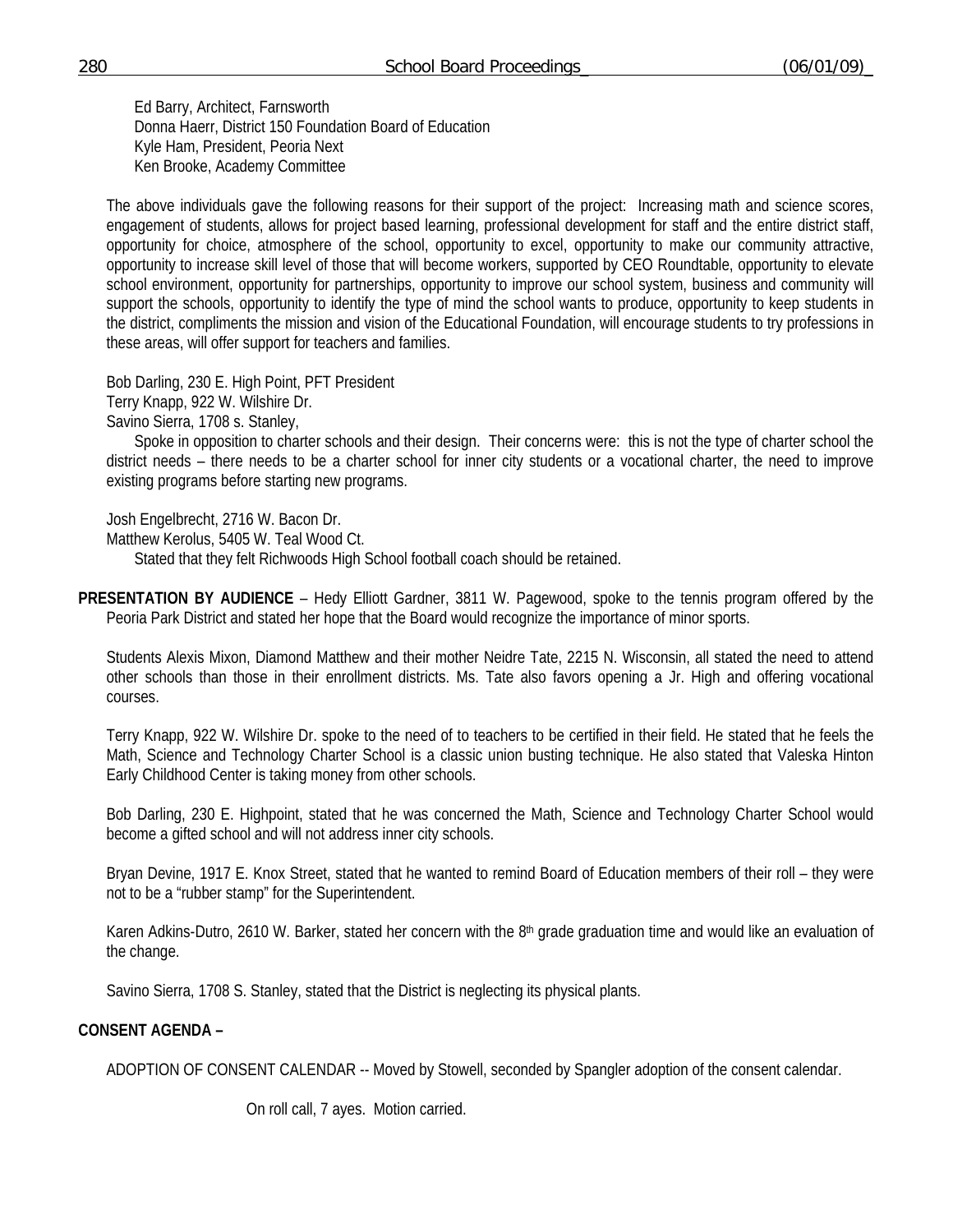GIFTS TO SCHOOL DISTRICT – Moved by Stowell, seconded by Spangler, that the following donations be accepted and letters of appreciation sent to the donors.

Rocking Chair, valued by the donor at \$25.00, donated by Bill Turner to the Developmental Center

\$50.00 to support the Student Business Fair, donated by Grace Presbyterian Church to Glen Oak Primary School

\$100.00 to support the Student Business Fair, donated by Demanes Animal Hospital to Glen Oak Primary School

\$75.00 for PBIS incentives, donated by Joesph & Barbara Emanuel to Harrison Primary School

- \$1,231.00 for a laptop and video recorder, donated by Rotary Club of Peoria North Foundation to Kingman Primary **School**
- Violin, bow and case, valued by the donor at \$1,187.00, donated to Peoria High School by the Peoria Symphony Guild
- 5 laptop computers, valued by the donor at \$1,000.00, donated by Bradley University to Richwoods High School TV Studio

3 tablecloths, valued by the donor at \$30.27, donated by Melinda Iund to Washington Gifted School

- Wildcat Mascot Costume, valued by the donor at \$375.28, donated by the WGS Bowling League to Washington Gifted **School**
- \$25.00 donated by Steve & Donna Gerber to the Peoria Jazz AllStars operating expenses fund
- Audio visual posters, books CD's and office supplies, valued by the donor at \$9,499.00 donated by Thomas S. Klise Co. to Peoria Public Schools

On roll call, 7 ayes. Motion carried.

PAYMENT OF BILLS -- Moved by Stowell, seconded by Spangler approval of the payment of the following bills.

| FUND | <b>DESCRIPTION</b>                  | <b>BAL.SHEET</b> | <b>RFV</b> | <b>EXPENSE</b> | TOTAL        |
|------|-------------------------------------|------------------|------------|----------------|--------------|
| 10   | EDUCATIONAL FUND                    | \$9,473.15       |            | \$531,056.17   | \$540,529.32 |
| 20   | <b>OPERATIONS, BLDG &amp; MAINT</b> |                  |            |                | \$171,084.61 |
| 40   | <b>TRANSPORTATION</b>               |                  |            |                | \$0.00       |
| 60   | CAPITAL PROJECTS                    |                  |            |                | \$21,779.42  |
| 90   | CAPITAL IMPROVEMENTS                |                  |            |                | \$29,119.58  |
| 95   | MID CENTRAL ASSOCIATION             |                  |            |                | \$0.00       |
| 99   | PPS ADMIN OUTREACH PROG             |                  |            |                | \$503.36     |
|      |                                     |                  |            | \$531,056.17   | \$763,016.29 |

On roll call, 7 ayes. Motion carried.

CONSIDERATION OF BIDS – Moved by Stowell, seconded by Spangler approval of the following bids.

On roll call, 7 ayes. Motion carried.

HUMAN RESOURCE REPORT -- Moved by Stowell, seconded by Spangler approval of the following human resource report as presented by the administration.

**Certified Personnel Appointments** Summer School Summer School - Teachers Fleming, Benita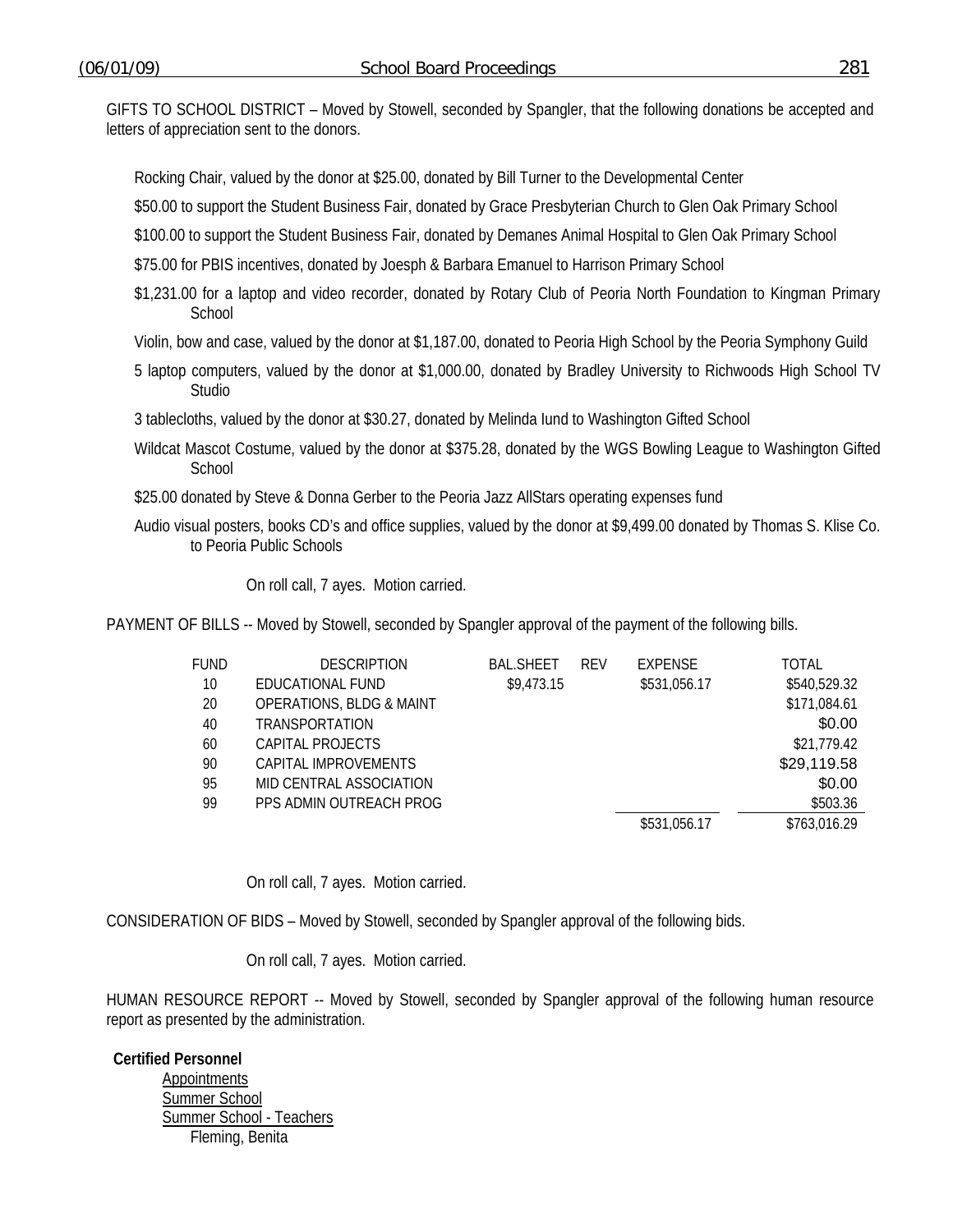| <b>Summer School - Speech Pathologists</b>     |                                   |  |
|------------------------------------------------|-----------------------------------|--|
| Austin, Thea<br>Sturm, Whitney                 |                                   |  |
| <b>Extended School Year</b>                    |                                   |  |
| <b>Teachers</b>                                |                                   |  |
| Casterline, Mary                               | Karen Kenny                       |  |
| Cohen, Dan                                     | <b>Tina Maxwell</b>               |  |
| Crimm, Lori                                    | <b>Betsy McCray</b>               |  |
| Emken, Carly                                   | Meinders, Michelle                |  |
| Fabish, Gerald                                 | Miller, Sherilyn                  |  |
| Hawk, Devon                                    | Salazar, Michelle                 |  |
| Hayes, Audra                                   | Schaub, Jamie                     |  |
| Administrative                                 |                                   |  |
| Retirements                                    |                                   |  |
| Simmons, Randy                                 | 06-30-13                          |  |
| Leave of Absence - Without Pay                 |                                   |  |
| Teachers - Full Time                           |                                   |  |
| Marchan, Francisco                             | $05-29-09 - 10-11-09$             |  |
| Resignations                                   |                                   |  |
| <u>Teachers – Full Time</u>                    |                                   |  |
| Schwartze, Michelle                            | 06-30-09                          |  |
| Shirey, Marjorie                               | 05-19-09                          |  |
| Retirements                                    |                                   |  |
| Teachers                                       |                                   |  |
| Applegate, Lisle                               | 06-30-12                          |  |
| Beauclaire, Patricia                           | 06-30-13                          |  |
| Bonner, Peggy                                  | 06-30-13                          |  |
| Farkash, Carolyn                               | 06-30-13                          |  |
| McMahon, Jerome                                | 06-30-13                          |  |
| Nunn, Carolyn                                  | 06-30-13                          |  |
| Spayer, Carol                                  | 06-30-13                          |  |
| Stombaugh, Denise                              | 06-30-13                          |  |
| <b>Non-Certified Personnel</b>                 |                                   |  |
| Appointments                                   |                                   |  |
| Clerical Pink Slip Recall - Full Time          |                                   |  |
| Barker, Virginia                               | Phipps, Kelly                     |  |
| Brooks, Gina                                   | Quin, Paula                       |  |
| Edwards, Felicia                               | Sanders-Smith, Patricia           |  |
| Gibbons, Joylyn                                | Swisher, Pamela                   |  |
| Hidden, Suzanne                                | Thompson, Micca                   |  |
| Holford, Arlissa                               | Young, Jacinta                    |  |
| McNulty, Janice                                |                                   |  |
| <b>Extended School Year Para-professionals</b> |                                   |  |
| Haim, Cheryle                                  | Rodden, Julie<br>Skinner, Orville |  |
| Jackson, Shauntez<br>Lyons, Don                | Smith, Shariece                   |  |
| Neesman, Gerald                                | Wilson, Linda                     |  |
| <b>Student Workers - Part Time</b>             |                                   |  |
| McCall, Ted                                    | 05-04-09                          |  |
| <b>Summer Work Personnel</b>                   |                                   |  |
| <b>Textbooks</b>                               |                                   |  |
| Gould, Richard                                 |                                   |  |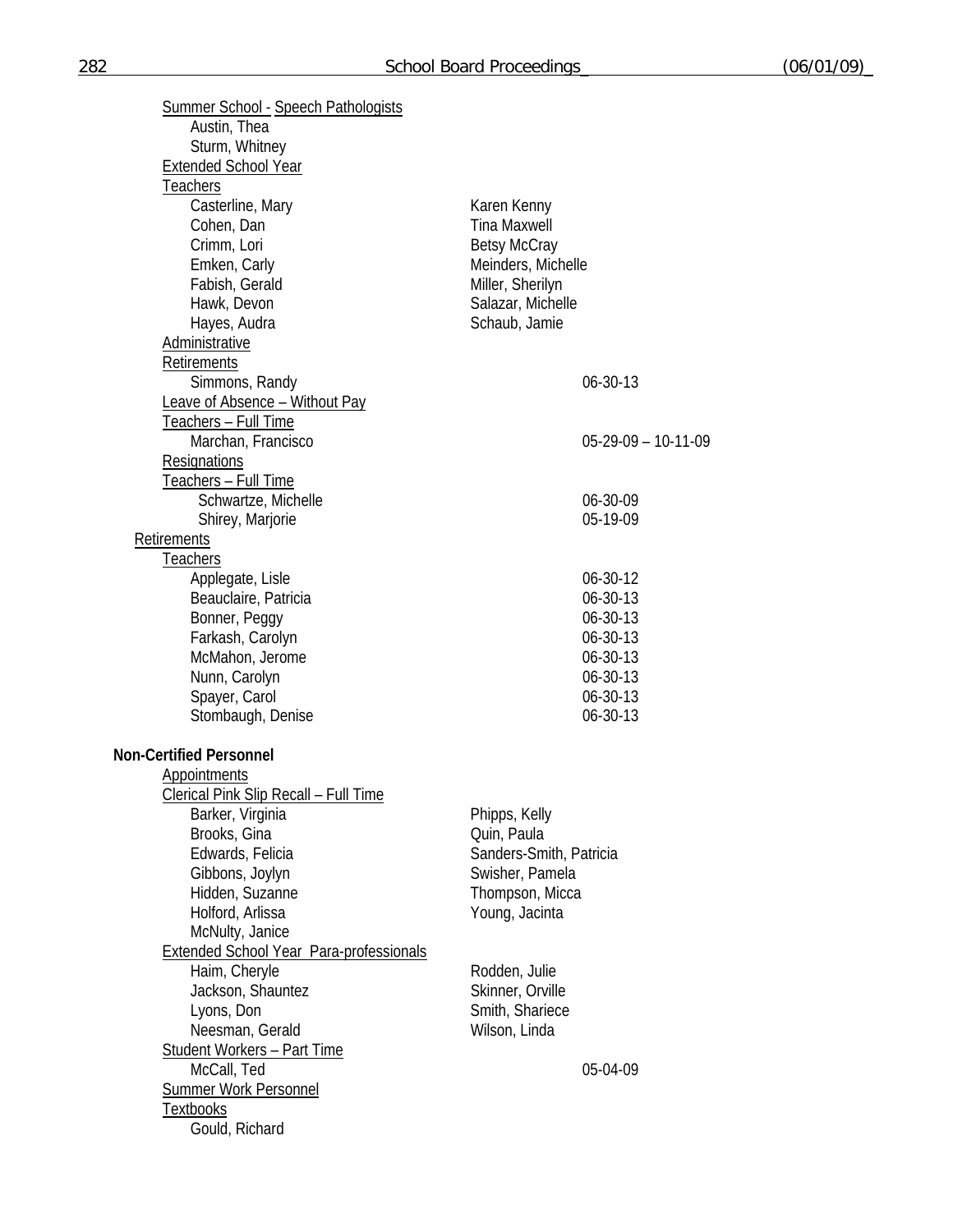| Resignations                                |          |
|---------------------------------------------|----------|
| Cafeteria - Part Time                       |          |
| Grandson, Jerry                             | 05-26-09 |
| Rhodes, Shirley                             | 06-08-09 |
| Weller, Scott                               | 05-14-09 |
| Para-professional - Full Time               |          |
| Purifoy, Richard                            | 06-30-09 |
| <b>Summer Work Personnel</b>                |          |
| <b>Textbooks</b>                            |          |
| Weinrich, Robert                            | 06-30-09 |
| Retirements                                 |          |
| Custodians                                  |          |
| Shelton, Lewis                              | 07-31-09 |
| <b>Library Manager - Full Time</b>          |          |
| Sell, Jeannette                             | 06-30-09 |
| Maintenance - Full Time                     |          |
| Devine, John                                | 06-30-10 |
| <b>Terminations</b>                         |          |
| Transportation - Part Time                  |          |
| Anderson, Jennifer                          | 05-14-09 |
| Eckardt, Aaron                              | 05-22-09 |
|                                             |          |
| Weaver, Nita                                | 05-22-09 |
| White, Woody                                | 05-18-09 |
|                                             |          |
| <b>Substitutes</b>                          |          |
| Certified                                   |          |
| <b>Appointments</b>                         |          |
| Teacher                                     |          |
| Oronsaye, Iyare                             | 10-14-08 |
| <b>Truancy Alternative Program - Hourly</b> |          |
| Baer, Nicole                                | 05-19-09 |
| Krause, Mika                                | 05-19-09 |
| Purifoy, Richard                            | 05-11-09 |
| Resignations                                |          |
| <b>Teacher</b>                              |          |
| Azbell, Prima                               | 05-26-09 |
| Beutler, Katherine                          | 05-26-09 |
| Bolla, Terese                               | 05-26-09 |
| Esarey, Kate                                | 05-26-09 |
| Hillis, Abby                                | 05-26-09 |
|                                             |          |
| Non-Certified Substitute                    |          |
| <b>Terminations</b>                         |          |
| Special Ed Attendants/Behavioral Assistants |          |
| Vargas, Santana                             | 06-02-09 |

On roll call, 7 ayes. Motion carried.

TRAVEL REQUESTS - Moved by Stowell, seconded by Spangler approval of the travel requests as presented by the administration. (Copy is on file in the board secretary's office.)

On roll call, 7 ayes. Motion carried.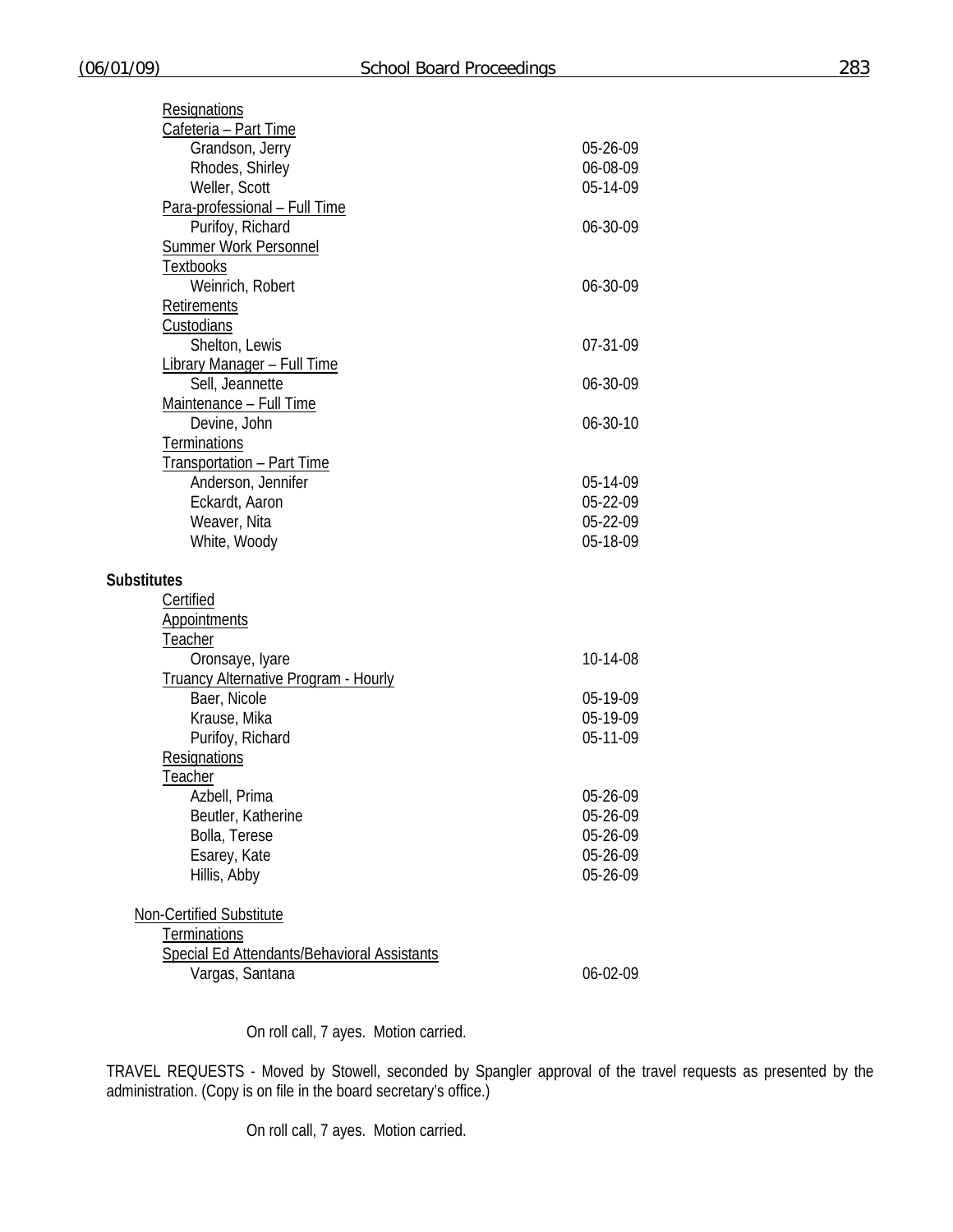# **DELIBERATION AGENDA** -

Review of Suspensions - Moved by Stowell seconded by Butler that the Review of Suspensions listed on Report No. 18 dated June 1, 2009 be approved as presented.

On roll call, 7 ayes. Motion carried.

Expulsions – Moved by Stowell seconded by Butler that the Expulsions listed on the report dated June 16, 2009 be approved as presented.

> On roll call, 6 ayes. Butler, Parker, Spangler, Stowell, Wolfmeyer, Gorenz 1 nay. Ross. Motion carried.

FIRST READING OF BOARD POLICY – Moved by Butler, seconded by Spangler that this be the first reading of the following new Board Policies:

5:65 General Personnel, Peoria Public Schools District 150 Wireless/Cell Communication Policy

6:236 Instruction, Acceptable Use Policy for Members of the Community/Public

6:237 Instruction, Acceptable Use Policy for Students Using District Technology

6:238 Instruction, Acceptable Use Policy for Employees Using District Technology

On roll call, 7 ayes. Motion carried.

CHARTER SCHOOLS – Moved by Butler, seconded by Parker, that the Board of Education approve the proposed charter school authorizing process, the focused Elements of Design and Key Characteristics for the Math Science and Technology Charter School, and the June 2, 2009 release of the Math, Science and Technology Charter School Proposal.

Dr. Gorenz began the discussion noting that the Board has had numerous discussions on charter schools over the past year at Board meetings and Committee of the Whole meetings. Mr. Hinton continued stating that he feels a charter school will be very good for our district. He thanked the community people who have been engaged in the process.

Dr. Fischer stated that she feels the committee has "done their homework" by visiting existing charter schools. She clarified that:

- This charter school will have open enrollment and if more students apply than there are openings, students will be selected on a lottery basis,
- Senate bill 612 has passed and 75% of the teachers must hold teaching certificates and the other 25% must have a bachelor's degree and pass the necessary teacher skills tests,
- The number of allowable charter schools has been increased to 120, 45 for downstate Illinois,
- Funding for charter schools is on a "per tuition rate" of 75% to 125%. The committee is considering an 80% rate which would equate in the first year to \$2 million for the district (grades 5-8), but the school would be eligible for funding from the State to cut the cost to \$748,266. In the fifth year for 576 student the District would allocate \$4.442 million with a net cost of \$3 million – 53% less than a regular school. This cost will not make the deficit worse for the District,
- The issue of extra curricular activities will be addressed by the proposal,
- The application will be posted on the district web site with the initial design framework due August 1, 2009
- There will be a campaign to let parents know about the school and the application process,
- This process could also be used for other charter school applications the focus page would be changed to reflect the different charter school concept,
- The committee, district, community and state will review the proposal with a rubric and the proposal must meet the identified qualifications or the application will not move forward - ISBE makes the final award

Mrs. Spangler stated that she believes in choice and does not feel that we celebrate choice enough in our district and that we need to show people that we do have choice. She also thanked Dr. Fischer for having a focus on community buy-in and allowing the community a way to help educations and kids.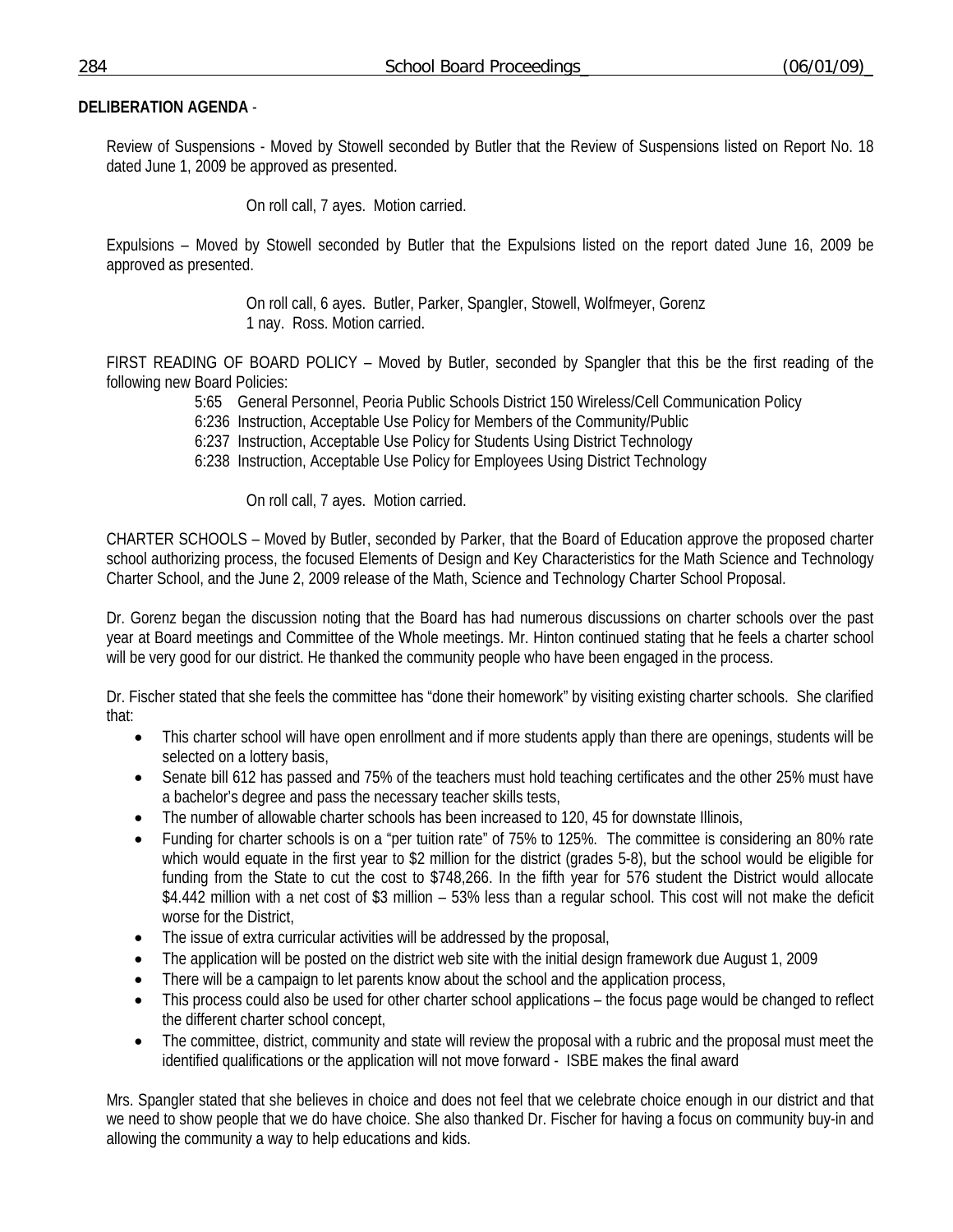Mr. Stowell stated that he appreciated all the work the committee did and he would like to think that as we go forward we would involve the teachers union – he would like to see a longer day and year. He would also like to see all children have an opportunity for a learning environment before entering kindergarten. He stated that he does have some serious reservations and stressed that the district needs to make sure that this school would provide more opportunities for students.

Dr. Gorenz stated that this is the beginning of the process and he cannot think of a proposal that has had this much community support. He stated that he feels that the question is "how many charter schools do we need- a career-technical school is something we need to look at."

There was no further discussion.

### On roll call, 7 ayes. Motion carried.

SALE OF IRVING PRIMARY SCHOOL – Moved by Parker, seconded by Stowell that the Irving School building and property (hereinafter referred to as the "Property") located at 519 NE Glendale Avenue be sold to OSF Healthcare System for the gross sales price of \$566,500 and that the Superintendent and Board Secretary are authorized to execute all necessary sales documents including a special warranty deed.

Attorney Walvoord clarified that the closing date would be no earlier than June 15, 2010, and we can also have up to an additional year or part of a year to give OSF possession.

On roll call, 7 ayes. Motion carried.

ENTERPRISE ZONE – Moved by Stowell, seconded by Butler to participate in the Peoria Enterprise Zone in the West Main Street Corridor/Renaissance Park area. The Resolution and Order of Abatement set forth the conditions for the School District's participation.

Dr. Butts stated that our district attorneys have worked on the agreement and with this agreement the district will not be losing any tax dollars because of the Enterprise Zone. He noted that the limitations include the geographic limitation and that only projects greater than \$7 million are eligible. Attorney Walvoord noted that this agreement also provides for an abatement schedule. He also stated that he has been in contact with the City's legal department and they are comfortable with these conditions. He also explained that if in the future the owner of this property transferred it to a non-for-profit group that group would have to pay a payment in lieu of and equivalent to property tax.

On roll call, 7 ayes. Motion carried.

REMOVAL OF HEAD FOOTBALL COACH – Moved by Butler, seconded by Parker that David A. Long be removed as head football coach for unprofessional conduct, effective immediately.

On roll call, 7 ayes. Motion carried.

## **INFORMATION ITEMS – REPORTS FROM SUPERINTENDENT AND STAFF** –

1. GOAL 1 – STUDENT ACHIEVEMENT – Mrs. Randle presented an update to the "Promoting Academic Success in Young Boys of Color" initiative and five year study funded by The W. Kellogg Foundation and lead nationally by the University of North Carolina, Chapel Hill Frank Porter Graham Child Development Institute. The study intends to promote and ensure a positive experience for a greater number of young boys of African-American, Latino and Native American descents ages 3 through 8. Participating School are Harrison, Garfield, Tyng and Roosevelt. Control Schools are Glen Oak, Kingman, Irving and Valeska Hinton Early Childhood Center.